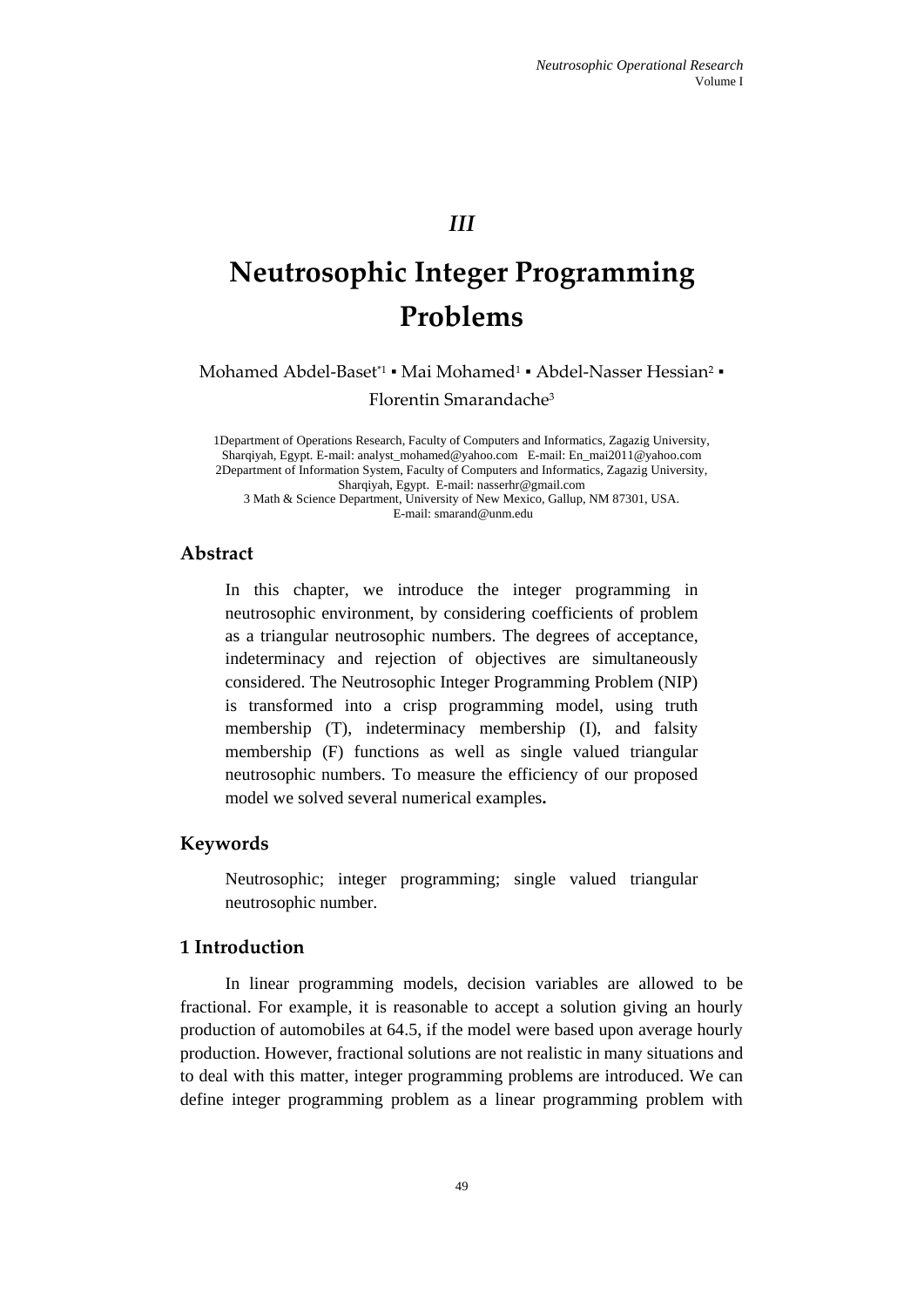integer restrictions on decision variables. When some, but not all decision variables are restricted to be integer, this problem called a mixed integer problem and when all decision variables are integers, it's a pure integer program. Integer programming plays an important role in supporting managerial decisions. In integer programming problems, the decision maker may not be able to specify the objective function and/or constraints functions precisely. In 1995, Smarandache [1-3] introduce neutrosophy which is the study of neutralities as an extension of dialectics. Neutrosophic is the derivative of neutrosophy and it includes neutrosophic set, neutrosophic probability, neutrosophic statistics and neutrosophic logic. Neutrosophic theory means neutrosophy applied in many fields of sciences, in order to solve problems related to indeterminacy. Although intuitionistic fuzzy sets can only handle incomplete information not indeterminate, the neutrosophic set can handle both incomplete and indeterminate information. [4] Neutrosophic sets characterized by three independent degrees as in Fig. 1., namely truth-membership degree (*T*), indeterminacy-membership degree(*I*), and falsity-membership degree (*F*), where *T,I,F* are standard or nonstandard subsets of  $\int$  *[0, 1<sup>+</sup>* $\int$ . The decision makers in neutrosophic set want to increase the degree of truth-membership and decrease the degree of indeterminacy and falsity membership.

The structure of the chapter is as follows: the next section is a preliminary discussion; the third section describes the formulation of integer programing problem using the proposed model; the fourth section presents some illustrative examples to put on view how the approach can be applied; the last section summarizes the conclusions and gives an outlook for future research.

### **2 Preliminaries**

#### *2.1 Neutrosophic Set* [4]

Let *X* be a space of points (objects) and  $x \in X$ . A neutrosophic set *A* in *X* is defined by a truth-membership function  $T(x)$ , an indeterminacy-membership function  $I(x)$  and a falsity-membership function  $(x)$ .  $T(x)$ ,  $I(x)$  and  $(x)$  are real standard or real nonstandard subsets of  $J\mathcal{O}, I^+I$ . That is  $T_A(x):X \rightarrow [0^-,1^+]$ ,  $I_A(x):X \to [0^{\circ}, 1^+]$  and  $F_A(x):X \to [0^{\circ}, 1^+]$ . There is no restriction on the sum of  $T(x)$ , *I*(x) and  $F(x)$ , so 0–≤sup(x)≤sup $I_A(x)$ ≤ $F_A(x)$ ≤3+.

### *2.2 Single Valued Neutrosophic Sets (SVNS) [3-4]*

Let  $X$  be a universe of discourse. A single valued neutrosophic set  $A$  over *X* is an object having the form  $A = \{ \langle x, T(x), I_A(x), F_A(x) \rangle : x \in X \}$ , where *T*<sub>A</sub>(*x*):*X*→[0,1], *I*<sub>A</sub>(*x*):*X*→[0,1] and F<sub>A</sub>(*x*):*X*→[0,1] with 0≤*T*<sub>A</sub>(*x*)+ *I*<sub>A</sub>(*x*)+*F*<sub>A</sub>(*x*)≤3 for all  $x \in X$ . The intervals  $T(x)$ ,  $I(x)$  and  $F_A(x)$  denote the truth-membership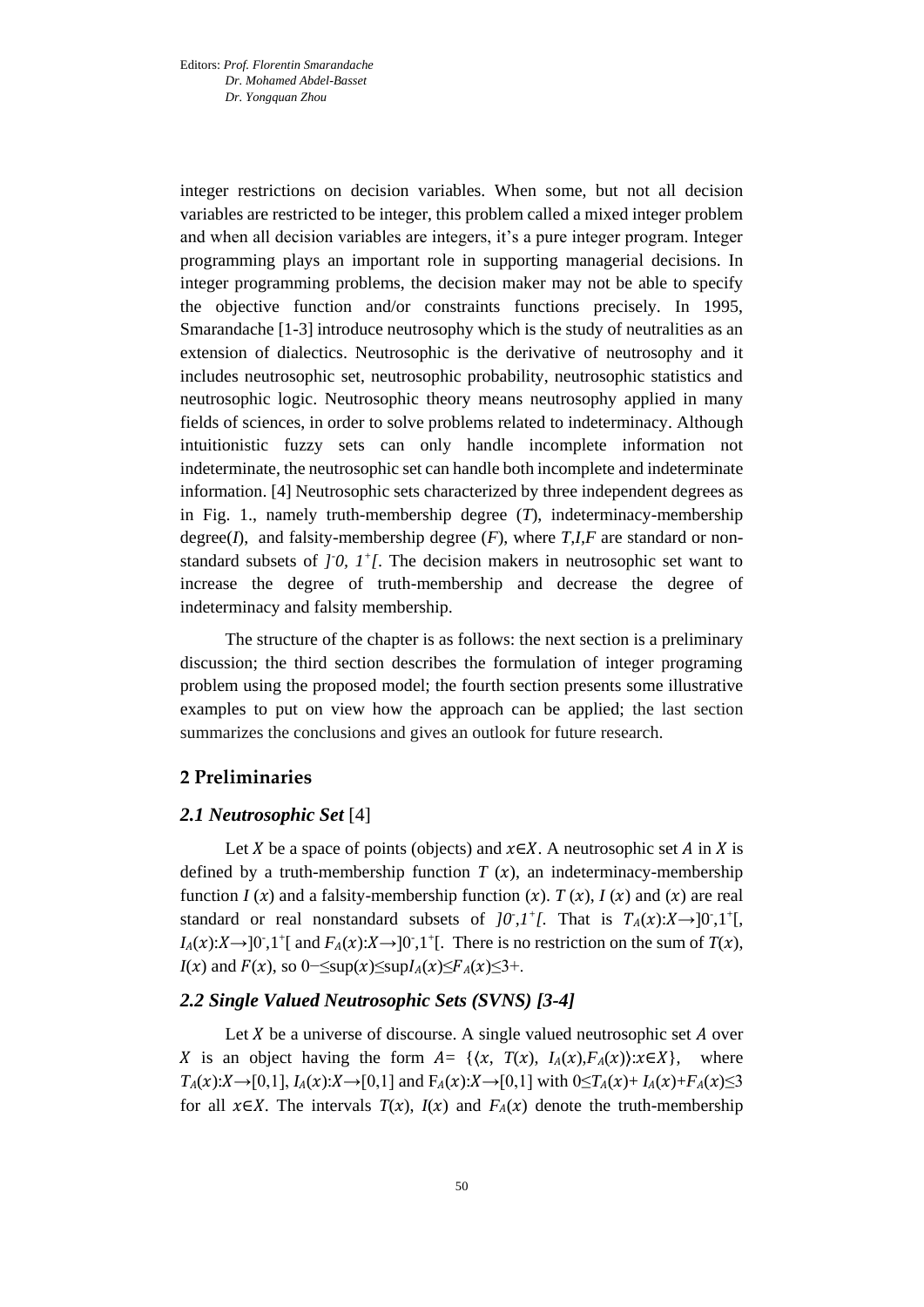degree, the indeterminacy-membership degree and the falsity membership degree of  $x$  to  $A$ , respectively.

In the following, we write SVN numbers instead of single valued neutrosophic numbers. For convenience, a SVN number is denoted by  $A = (a, b, c)$ c), where  $a, b, c \in [0, 1]$  and  $a+b+c \leq 3$ .



Fig.1: Neutrosophication process

# *2.3 Complement [5]*

The complement of a single valued neutrosophic set  $A$  is denoted by  $_C(A)$ and is defined by

$$
T_c(A)(x) = F(A)(x),
$$
  
\n
$$
I_c(A)(x) = 1 - I(A)(x),
$$
  
\n
$$
F_c(A)(x) = T(A)(x) \qquad \text{for all } x \text{ in } X
$$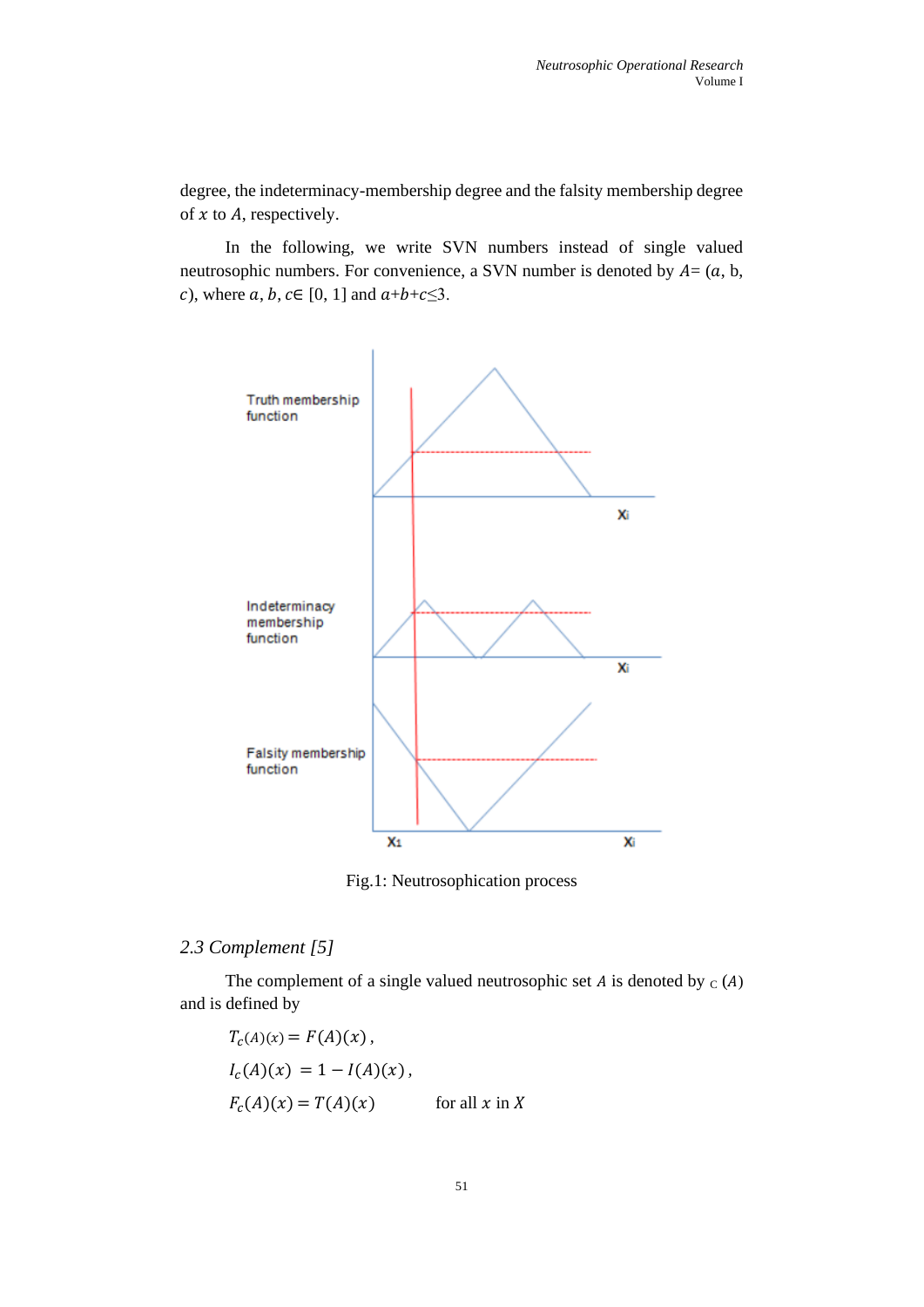### *2.4 Union [5]*

The union of two single valued neutrosophic sets A and B is a single valued neutrosophic set C, written as  $C = A \cup B$ , whose truth-membership, indeterminacy membership and falsity-membership functions are given by

$$
T(C)(x) = max (T(A)(x), T(B)(x)),
$$
  
\n
$$
I(C)(x) = max (I(A)(x), I(B)(x)),
$$
  
\n
$$
F(C)(x) = min((A)(x), F(B)(x)) \text{ for all } x \text{ in } X
$$

### *2.5 Intersection [5]*

The intersection of two single valued neutrosophic sets A and B is a single valued neutrosophic set C, written as

 $C = A \cap B$ , whose truth-membership, indeterminacy membership and falsity-membership functions are given by

$$
T(C)(x) = min(T(A)(x), T(B)(x)),
$$
  
\n
$$
I(C)(x) = min(I(A)(x), I(B)(x)),
$$
  
\n
$$
F(C)(x) = max((A)(x), F(B)(x)) \text{ for all } x \text{ in } X
$$

### **3 Neutrosophic Integer Programming Problems**

Integer programming problem with neutrosophic coefficients (NIPP) is defined as the following:

Maximize Z=  $\sum_{j=1}^{n} \widetilde{c}_j x_j$ Subject to  $\sum_{j=1}^{n} a_{ij}^{\infty} x_j \le b_i \quad i = 1, ..., m$ , (1)  $x_j \ge 0,$   $j = 1, ... n,$ *x<sub>j</sub>* Integer for  $j \in \{0, 1, ..., n\}$ .

where  $\tilde{c}_j$ ,  $a_{ij}^n$  are neutrosophic numbers.

The single valued neutrosophic number  $(a_{ij}^n)$  is donated by A=(a,b,c) where  $a,b,c \in [0,1]$  And  $a,b,c \leq 3$ 

The truth-membership function of neutrosophic number  $a_{ij}^n$  is defined as:

$$
T a_{ij}^{n}(x) = \begin{cases} \frac{x - a_1}{a_2 - a_1} & a_1 \le x \le a_2\\ \frac{a_2 - x}{a_3 - a_2} & a_2 \le x \le a_3\\ 0 & otherwise \end{cases}
$$
(2)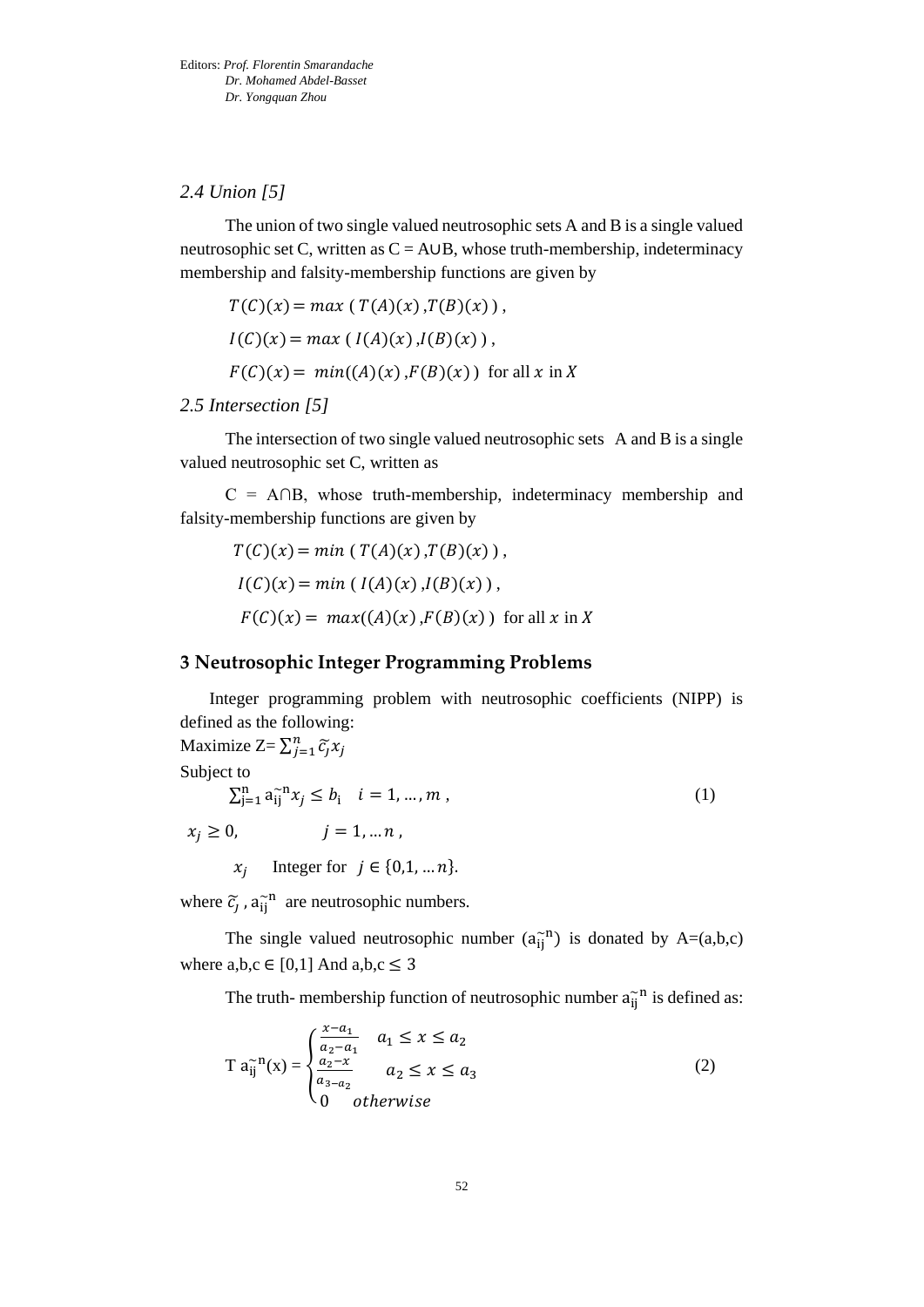The indeterminacy- membership function of neutrosophic number  $a_{ij}^n$  is defined as:

$$
I a_{ij}^{n}(x) = \begin{cases} \frac{x - b_1}{b_2 - b_1} & b_1 \le x \le b_2\\ \frac{b_2 - x}{b_3 - b_2} & b_2 \le x \le b_3\\ 0 & otherwise \end{cases}
$$
(3)

And its falsity- membership function of neutrosophic number  $a_{ij}^{\sim n}$  is defined as:

$$
F a_{ij}^{n}(x) = \begin{cases} \frac{x - c_1}{c_2 - c_1} & C_1 \le x \le C_2\\ \frac{c_2 - x}{c_3 - c_2} & C_2 \le x \le C_3\\ 1 & otherwise \end{cases}
$$
(4)

Then we find the maximum and minimum values of the objective function for truth-membership, indeterminacy and falsity membership as follows:

 $f^{max} = \max\{f(x_i^*)\}$  and  $f^{min} = \min\{f(x_i^*)\},$ 

where  $1 \le i \le k$ 

$$
f_{min}^F = f_{min}^T \text{ and } f_{max}^F = f_{max}^T - R(f_{max}^T - f_{min}^T)
$$
  

$$
f_{max}^I = f_{max}^I \text{ and } f_{min}^I = f_{min}^I - S(f_{max}^T - f_{min}^T),
$$

where R, S are predetermined real number in  $(0, 1)$ 

The truth membership, indeterminacy membership, falsity membership of objective function are as follows:

$$
T^{f}(x) = \begin{cases} 1 & \text{if } f \leq f^{min} \\ \frac{f^{max}-f(x)}{f^{max}-f^{min}} & \text{if } f^{min} < f(x) \leq f^{max} \\ 0 & \text{if } f(x) > f^{max} \end{cases}
$$
(5)

$$
I^f(x) = \begin{cases} 0 & \text{if } f \le f^{\min} \\ \frac{f(x) - f^{\max}}{f^{\max} - f^{\min}} & \text{if } f^{\min} < f(x) \le f^{\max} \\ 0 & \text{if } f(x) > f^{\max} \end{cases} \tag{6}
$$

$$
Ff(x) = \begin{cases} 0 & \text{if } f \le f^{max} \\ \frac{f(x) - f^{min}}{f^{max} - f^{min}} & \text{if } f^{min} < f(x) \le f^{max} \\ 1 & \text{if } f(x) > f^{max} \end{cases} \tag{7}
$$

The neutrosophic set of the  $j<sup>th</sup>$  decision variable  $x_j$  is defined as: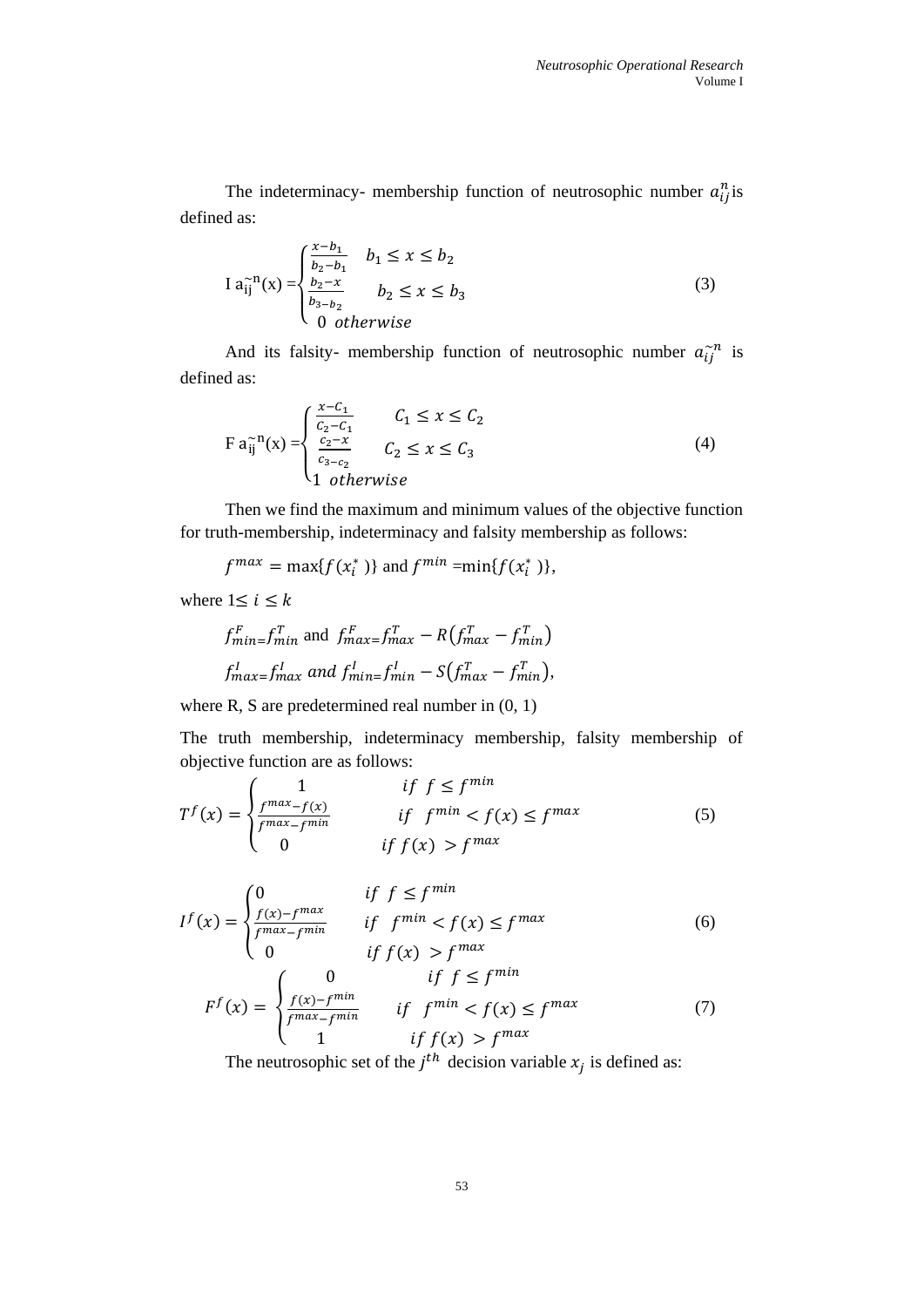$$
T_{x_j}^{(x)} = \begin{cases} 1 & \text{if } x_j \le 0 \\ \frac{d_j - x_j}{d_j} & \text{if } 0 < x_j \le d_j \\ 0 & \text{if } x_j > d_j \end{cases} \tag{8}
$$
\n
$$
F_{x_j}^{(x)} = \begin{cases} 0 & \text{if } x_j \le 0 \\ \frac{x_j}{d_j + b_j} & \text{if } 0 < x_j \le d_j \\ 1 & \text{if } x_j > d_j \end{cases} \tag{9}
$$

$$
I_j^{(x)} = \begin{cases} 0 & \text{if } x_j \le 0\\ \frac{x_j - d_j}{d_j + b_j} & \text{if } 0 < x_j \le d_j\\ 0 & \text{if } x_j > d_j \end{cases} \tag{10}
$$

where  $d_j$ ,  $b_j$  are integer numbers.

# **4 Neutrosophic Optimization Model of Integer Programming Problem**

In our neutrosophic model we want to maximize the degree of acceptance and minimize the degree of rejection and indeterminacy of the neutrosophic objective function and constraints. Neutrosophic optimization model can be defined as:

$$
\max T_{(x)}
$$
  
\n
$$
\min F_{(x)}
$$
  
\n
$$
\min I_{(x)}
$$
  
\n
$$
Subject to
$$
  
\n
$$
T_{(X)} \ge F_{(x)}
$$
  
\n
$$
T_{(X)} \ge I_{(x)}
$$
  
\n
$$
0 \le T_{(X)} + I_{(x)} + F_{(x)} \le 3
$$
  
\n
$$
T_{(X)}, \quad I_{(X)}, \quad F_{(X)} \ge 0
$$
  
\n
$$
x \ge 0, \text{ integer,}
$$
  
\n(11)

where  $T(x)$ ,  $F(x)$ ,  $I(x)$  denotes the degree of acceptance, rejection and indeterminacy of  $x$  respectively.

The above problem is equivalent to the following:

 $max\ \alpha,\ min\ \beta$  ,  $min\ \theta$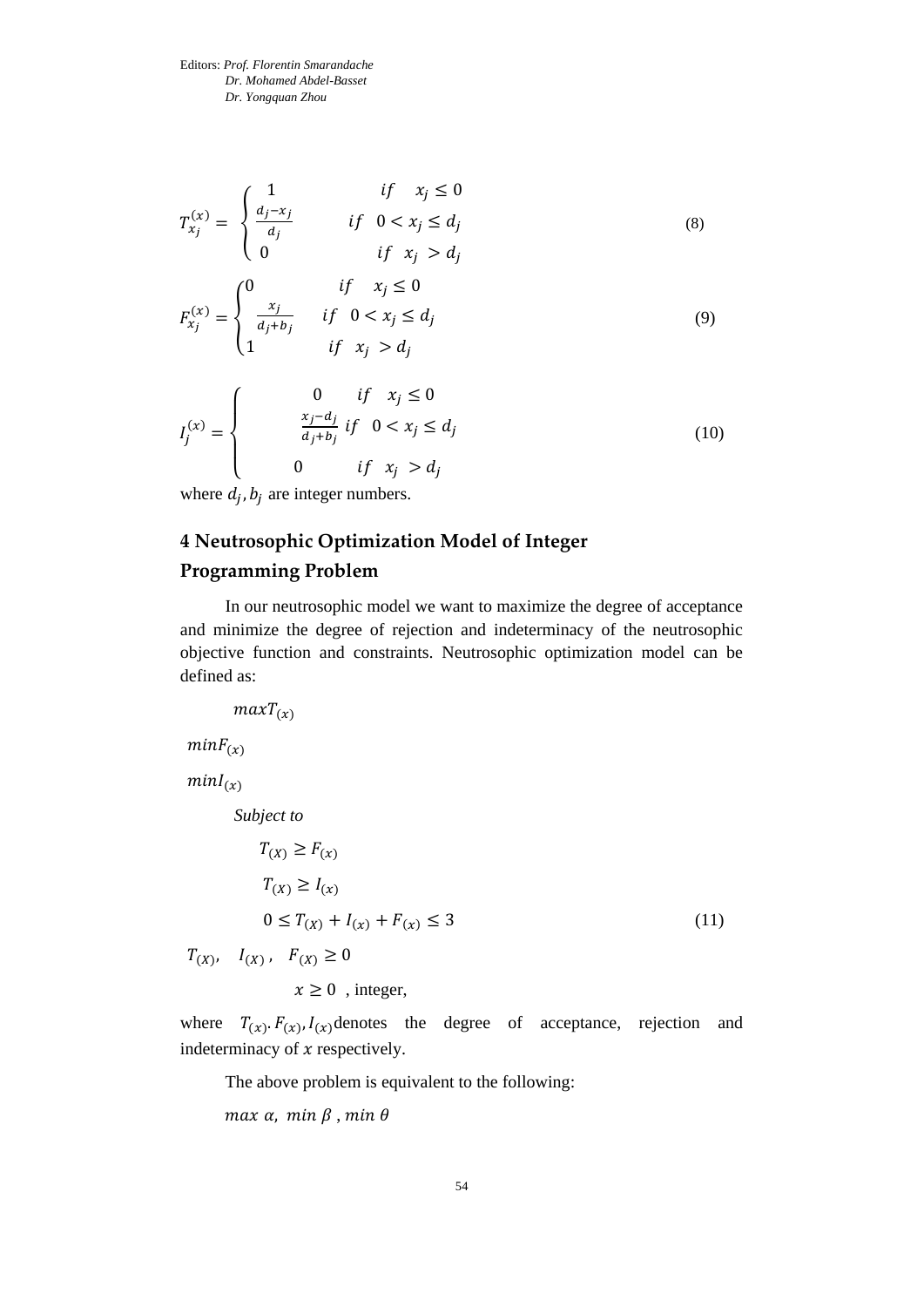*Subject to*   $\alpha \leq T_{(x)}$  $\beta \leq F_{(x)}$  $\theta \leq I_{(x)}$  $\alpha \geq \beta$  $\alpha \geq \theta$  $0 \leq \alpha + \beta + \theta \leq 3$  (12)  $x \geq 0$ , integer,

where  $\alpha$  denotes the minimal acceptable degree,  $\beta$  denote the maximal degree of rejection and  $\theta$  denote maximal degree of indeterminacy.

The neutrosophic optimization model can be changed into the following optimization model:

$$
max(\alpha - \beta - \theta)
$$
  
Subject to  

$$
\alpha \le T_{(x)}
$$
  

$$
\beta \ge F_{(x)}
$$
  

$$
\theta \ge I_{(x)}
$$
  

$$
\alpha \ge \beta
$$
  

$$
\alpha \ge \theta
$$
  

$$
0 \le \alpha + \beta + \theta \le 3
$$
  
(13)

 $\alpha, \beta, \theta \geq 0$ 

 $x \geq 0$ , integer.

The previous model can be written as:

$$
\min (1 - \alpha) \beta \theta
$$
  
Subject to  

$$
\alpha \le T_{(x)}
$$
  

$$
\beta \ge F_{(x)}
$$
  

$$
\theta \ge I_{(x)}
$$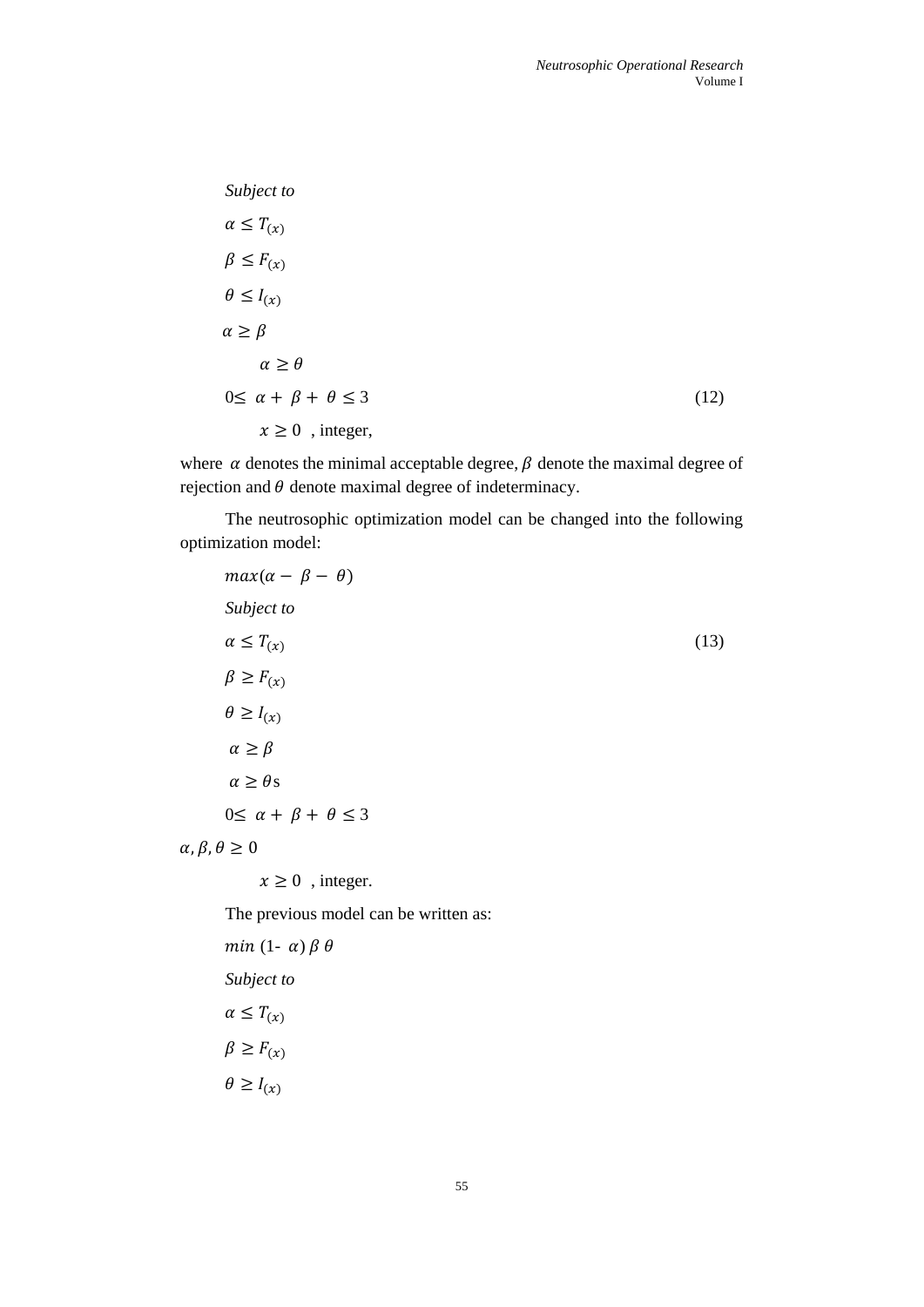$$
\alpha \ge \beta
$$
  
\n
$$
\alpha \ge \theta
$$
  
\n
$$
0 \le \alpha + \beta + \theta \le 3
$$
  
\n
$$
x \ge 0, \text{ integer.}
$$
\n(14)

# **5 The Algorithms for Solving Neutrosophic Integer Programming Problem (NIPP)**

### *5.1 Neutrosophic Cutting Plane Algorithm*

**Step 1:** Convert neutrosophic integer programming problem to its crisp model by using the following method:

By defining a method to compare any two single valued triangular neutrosophic numbers which is based on the score function and the accuracy function. Let  $\tilde{a} = \langle (a_1, b_1, c_1), w_{\tilde{a}}, u_{\tilde{a}}, y_{\tilde{a}} \rangle$  be a single valued triangular neutrosophic number, then

$$
S(\tilde{a}) = \frac{1}{16} [a+b+c] \times (2+\mu_{\tilde{a}} - \nu_{\tilde{a}} - \lambda_{\tilde{a}})
$$
\n(15)

and

$$
A(\tilde{a}) = \frac{1}{16} [a+b+c] \times (2+\mu_{\tilde{a}} - \nu_{\tilde{a}} + \lambda_{\tilde{a}})
$$
\n(16)

It is called the score and accuracy degrees of  $\tilde{a}$ , respectively. The neutrosophic integer programming NIP can be represented by crisp programming model using truth membership, indeterminacy membership, and falsity membership functions and the score and accuracy degrees of ã, at equations (15) or (16).

**Step 2:** Create the decision set which include the highest degree of truthmembership and the least degree of falsity and indeterminacy memberships.

**Step 3:** Solve the problem as a linear programming problem and ignore integrality.

**Step 4:** If the optimal solution is integer, then it's right. Otherwise, go to the next step.

**Step 5:** Generate a constraint which is satisfied by all integer solutions and add this constraint to the problem.

**Step 6**: Go to step 1.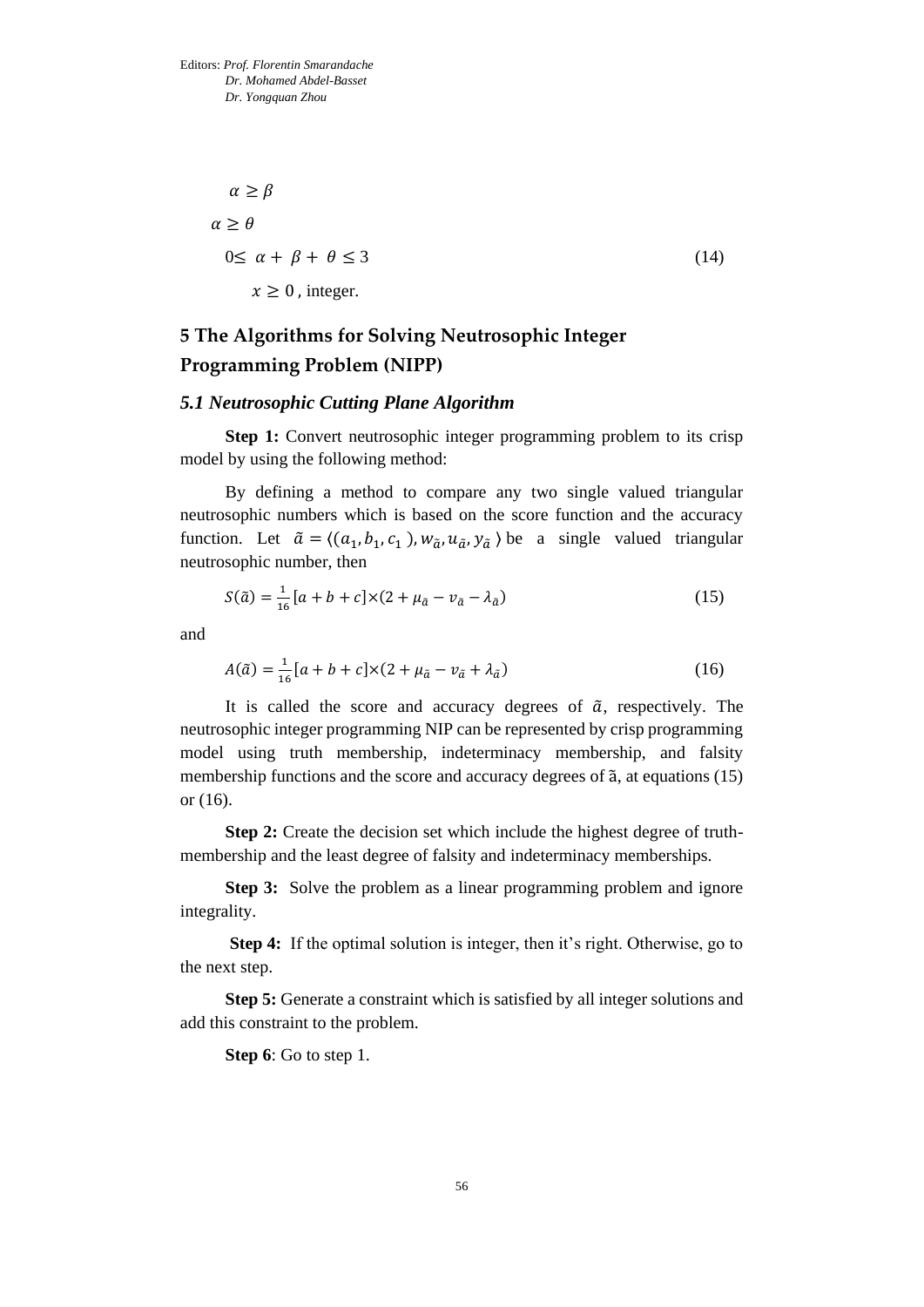# *5.2 Neutrosophic Branch and Bound Algorithm*

**Step 1:** Convert neutrosophic integer programming problem to its crisp model by using Eq.16.

**Step 2:** Create the decision set which include the highest degree of truthmembership and the least degree of falsity and indeterminacy memberships.

**Step 3:** At the first node let the solution of linear programming model with integer restriction as an upper bound and the rounded-down integer solution as a lower bound.

**Step 4:** For branching process, we select the variable with the largest fractional part. Two constrains are obtained after the branching process, one for≤ and the other is ≥ constraint.

**Step 5:** Create two nodes for the two new constraints.

**Step 6**: Solve the model again, after adding new constraints at each node.

**Step 7**: The optimal integer solution has been reached, if the feasible integer solution has the largest upper bound value of any ending node. Otherwise return to step 4.

The previous algorithm is for a maximization model. For a minimization model, the solution of linear programming problem with integer restrictions are rounded up and upper and lower bounds are reversed.

# **6 Numerical Examples**

To measure the efficiency of our proposed model we solved many numerical examples.

# *6.1 Illustrative Example #1*

```
max \quad 5x_1 + 3x_2subject to
        \tilde{4}x_1 + \tilde{3}x_2 \leq \tilde{12}\tilde{1}x_1 + \tilde{3}x_2 \leq \tilde{6}x_1, x_2 \geq 0 and integer
where 
   \tilde{5} = \langle (4,5,6), 0.8, 0.6, 0.4 \rangle\tilde{3} = \langle (2.5,3,3.5), 0.75, 0.5, 0.3 \rangle\tilde{4} = \langle (3.5, 4, 4.1), 1, 0.5, 0.0 \rangle\tilde{3} = \langle (2.5,3,3.5), 0.75, 0.5, 0.25 \rangle\tilde{1} = \langle (0,1,2), 1, 0.5, 0 \rangle
```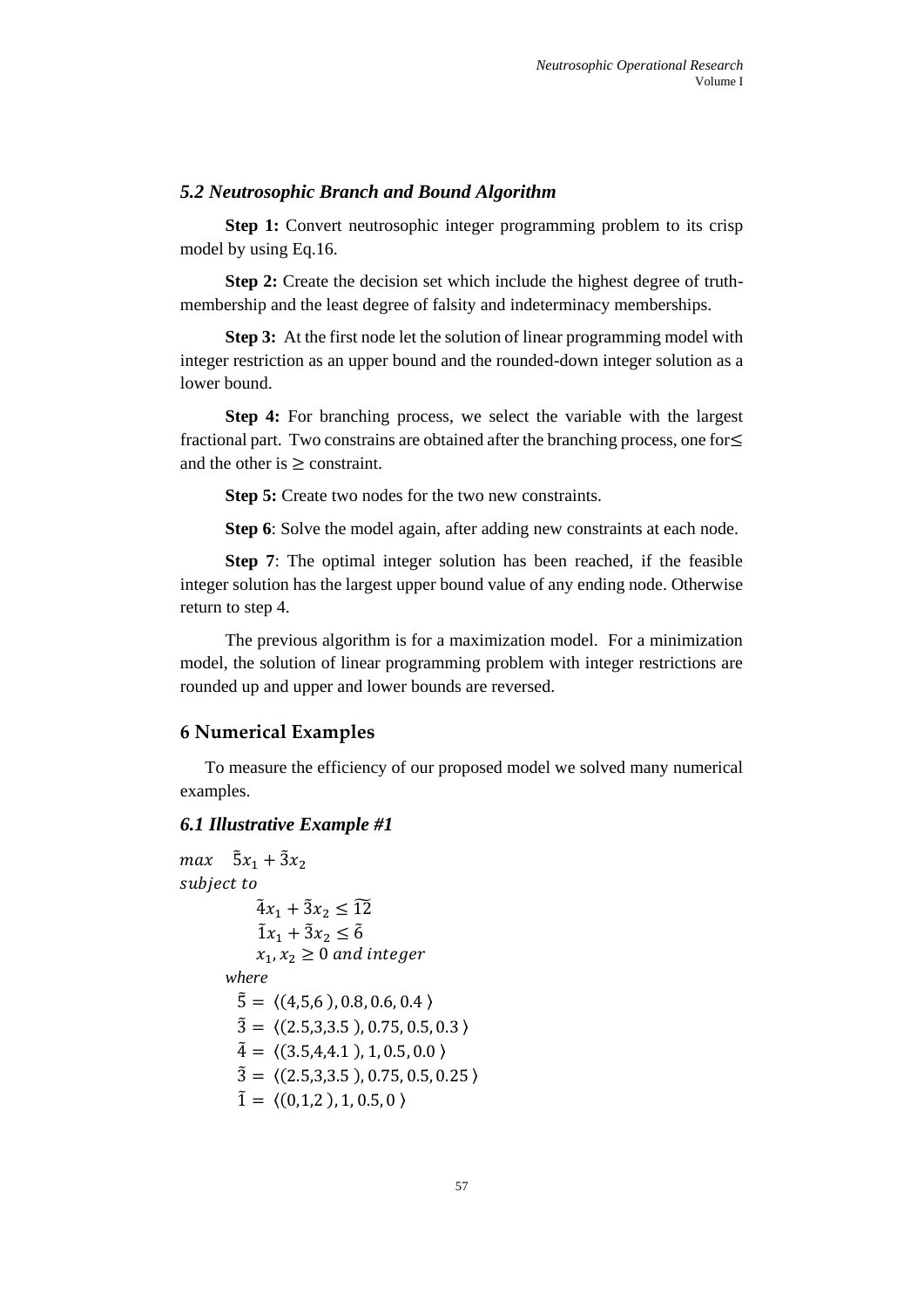$\tilde{3} = \langle (2.8,3,3.2), 0.75, 0.5, 0.25 \rangle$  $\widetilde{12} = \langle (11,12,13), 1, 0.5, 0 \rangle$  $\tilde{6} = \langle (5.5, 6.7.5), 0.8, 0.6, 0.4 \rangle$ 

Then the neutrosophic model converted to the crisp model by using Eq.16.as follows:

```
max 5.6875x_1 + 3.5968x_2subject to
4.3125x_1 + 3.625x_2 \le 14.3750.2815x_1 + 3.925x_2 \le 7.6375x_1, x_2 \geq 0 and integer
```
The optimal solution of the problem is  $x^* = (3,0)$  with optimal objective value 17.06250.

# *6.2 Illustrative Example #2*

 $max \quad 25x_1 + 48x_2$ subject to  $15x_1 + 30x_2 \le 45000$  $24x_1 + 6x_2 \le 24000$  $21x_1 + 14x_2 \le 28000$  $x_1, x_2 \geq 0$  and integer *where*   $\widetilde{25} = \langle (19, 25, 33), 0.8, 0.5, 0 \rangle$ ;  $\widetilde{48} = \langle (44, 48, 54), 0.9, 0.5, 0 \rangle$ Then the neutrosophic model converted to the crisp model as: max  $27.8875x1 + 55.3x_2$ 

subject to

 $15x_1 + 30x_2 \le 45000$  $24x_1 + 6x_2 \le 24000$  $21x_1 + 14x_2 \le 28000$  $x_1, x_2 \geq 0$  and integer

The optimal solution of the problem is  $x^* = (500, 1250)$  with optimal objective value 83068.75.

### *6.3 Illustrative Example #3*

The owner of a machine shop is planning to expand by purchasing some new machines - presses and lathes. The owner has estimated that each press purchased will increase profit by \$100 per day and each lathe will increase profit by \$150 daily.

The number of machines the owner can purchase is limited by the cost of the machines and the available floor space in the shop. The machine purchase prices and space requirements are as follows.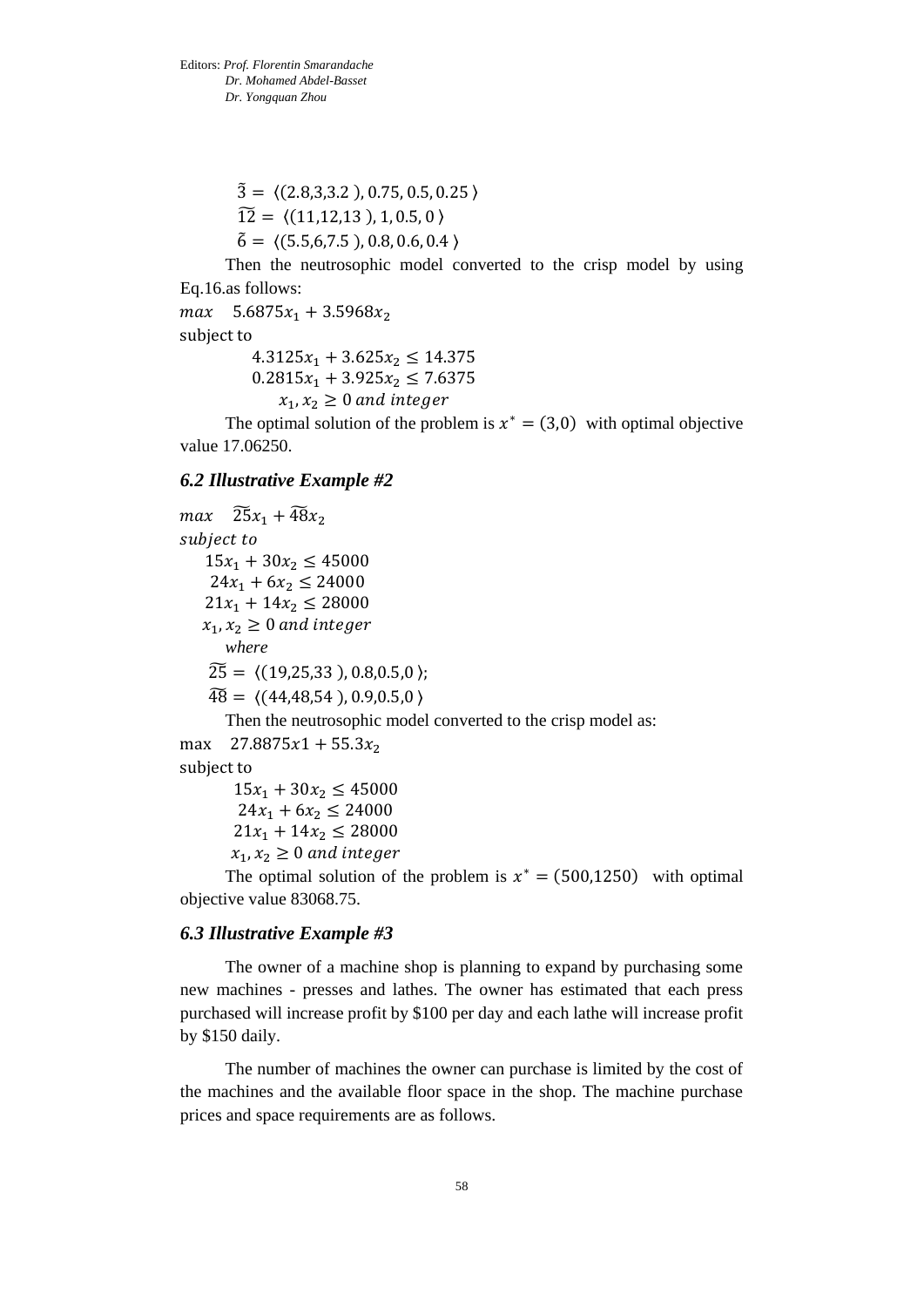| Machine | Required Floor Space $(ft^2)$ | Purchase Price |
|---------|-------------------------------|----------------|
| Press   | 40                            | \$8,000        |
| Lathe   | 70                            | \$4,000        |

Table 1. Requirements of machines

The owner has a budget of \$40,000 for purchasing machines and 200 square feet of available floor space. The owner wants to know how many of each type of machine to purchase to maximize the daily increase in profit.

The problem can be formulated as follows:

max  $100x_1 + 150x_2$ 

Subject to

 $8,000x_1 + 4,000x_2 \le 40,000$ 

 $\frac{40}{10}x_1 + 70x_2 \le 40,000$ 

 $x_1, x_2 \geq 0$  and integer

Since  $\widetilde{40} = \{(30, 40, 50); (0.7, 0.4, 0.3)\}$ 

Since  $\widetilde{70} = \{(50, 70, 120); (0.7, 0.4, 0.3)\}\$ 

By using Neutrosophic Branch and Bound Algorithm, then by converting neutrosophic integer programming parameter to its crisp values by using Eq.16 then,

max  $100x_1 + 150x_2$ Subject to

 $8,000x_1 + 4,000x_2 \le 40,000$ 

 $15x_1 + 30x_2 \le 40,000$ 

 $x_1, x_2 \geq 0$  and integer

We began the branch and bound method by first solving the problem as a regular linear programming model without integer restrictions, the result as follows:

 $x_1 = 2.22$ ,  $x_2 = 5.56$ , And optimal objective value = 1,055.56.

By applying branch and bound steps then, the upper and lower bounds at each node presented in Fig.2: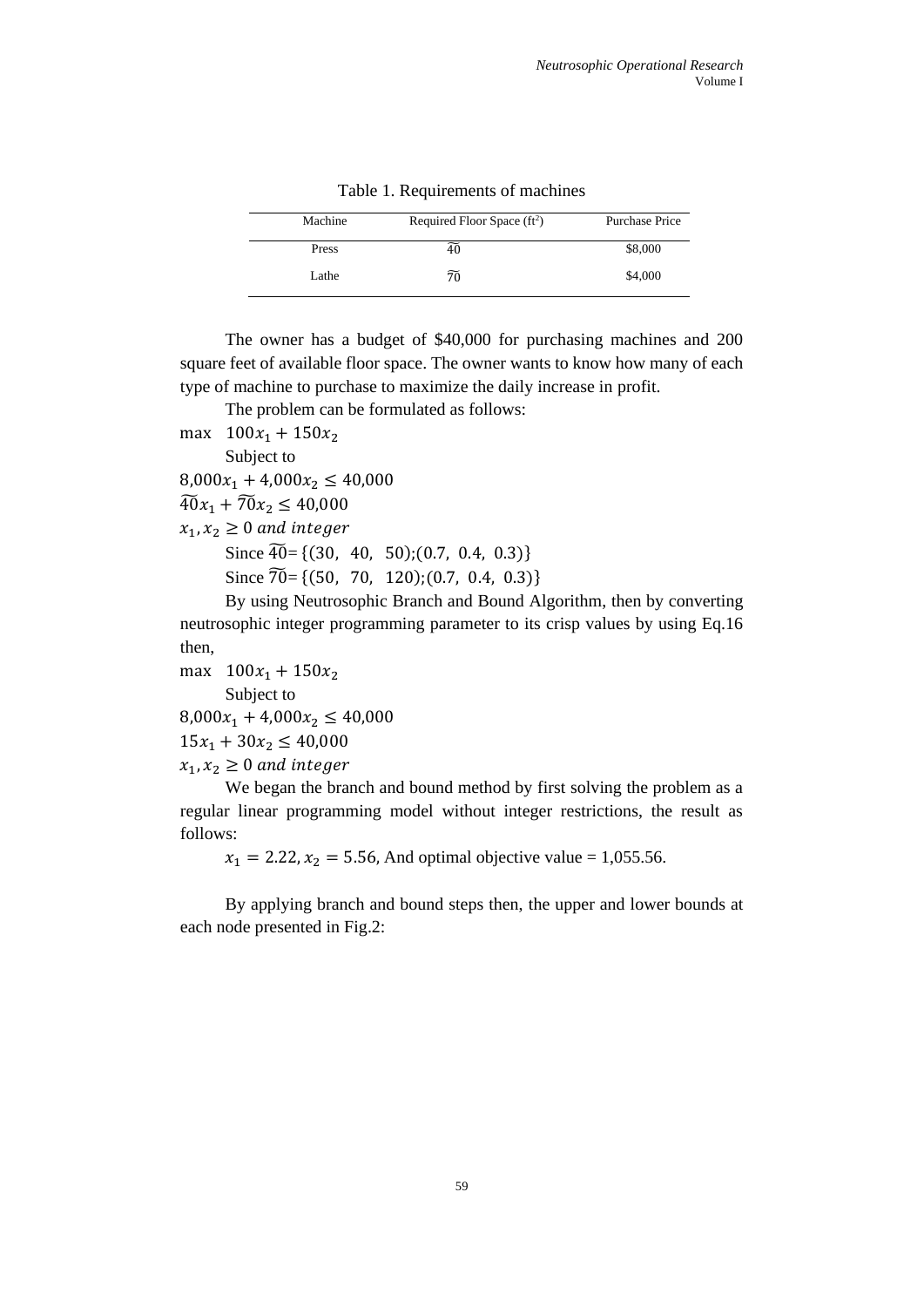

Fig.2. Branch and bound diagram with optimal solution at node 6

The previous branch and bound diagram indicates that the optimal integer solution  $x_1 = 1, x_2 = 6$ , has been reached at node 6 with optimal value =1000.

### **7 Conclusions and Future Work**

In this chapter, we proposed an integer programming model based on neutrosophic environment, simultaneously considering the degrees of acceptance, indeterminacy and rejection of objectives, by proposed model for solving neutrosophic integer programming problems (NIPP). In the proposed model, we maximized the degrees of acceptance and minimized indeterminacy and rejection of objectives. NIPP was transformed into a crisp programming model using truth membership, indeterminacy membership, falsity membership and score functions. We also gave numerical examples to show the efficiency of the proposed method. As far as future directions are concerned, these will include studying the duality theory of integer programming problems based on Neutrosophics.